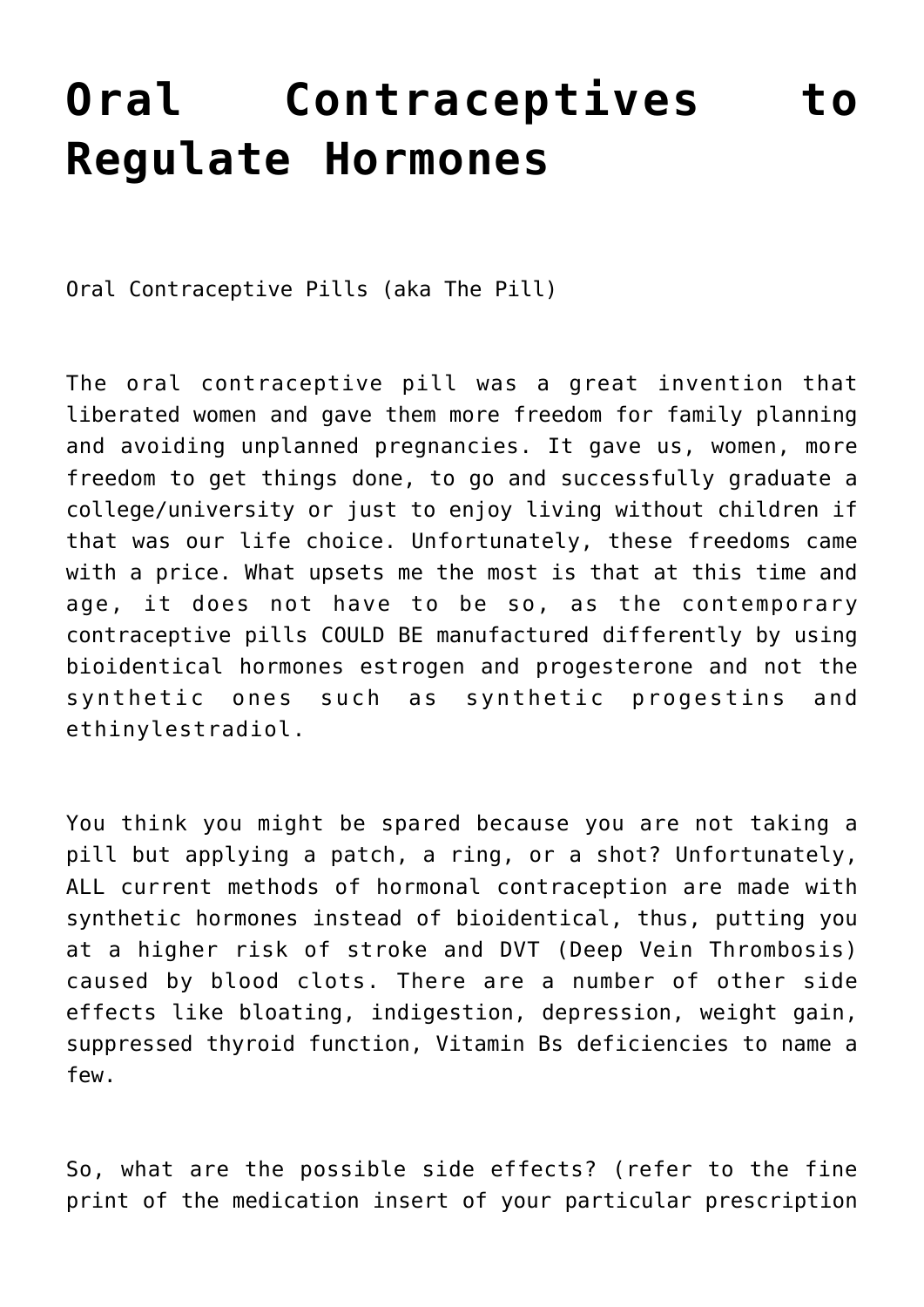for the Pill)

## Painful & Heavy Periods?

Zhanna Tarjeft, FNP www.sproutshealth.com

Side Effects of Oral Contraceptive Pills

(and any contraceptive methods that include the synthetic estrogens and progestins)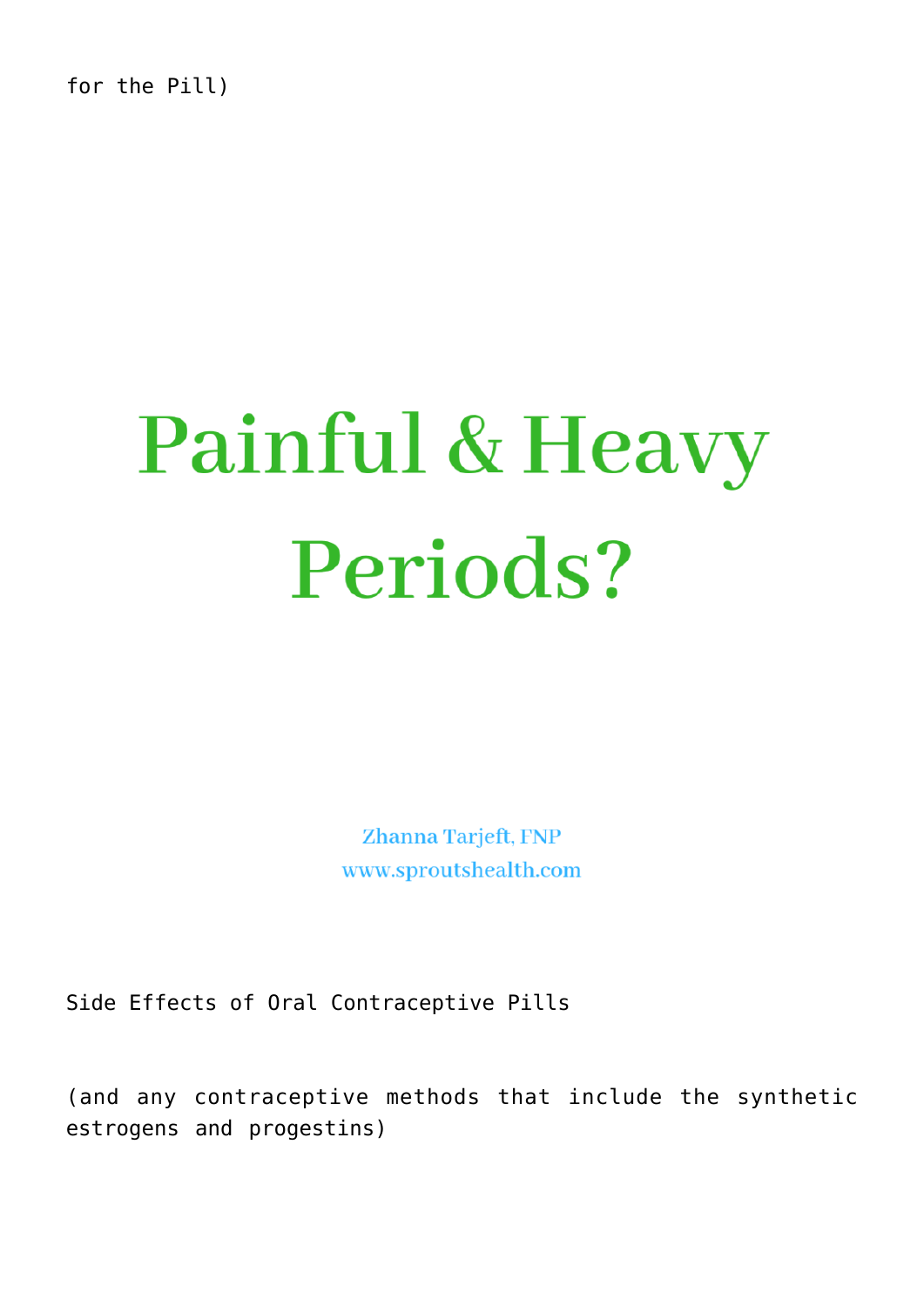- breast tenderness
- headaches and migraine
- weight gain
- missed periods
- vaginal discharge
- Intermenstrual spotting
- . Low sex drive
- B vitamin deficiencies
- Stroke
- Deep vein thrombosis (blood clots)

And the List Goes on:

- acne.
- mood swings, and depression.
- fungal infections and cystitis.
- nausea and vomiting.
- stomach problems and diarrhea.
- irregular bleeding.
- Infertility

Absolute Contraindications:

- are pregnant
- smoke and are 35 or older
- stopped smoking less than a year ago and are 35 or older
- are very overweight
- take certain medicines (ask your GP or a health professional at a contraception clinic about this)

Make sure you know that: You should also NOT take the pill if you have (or have had):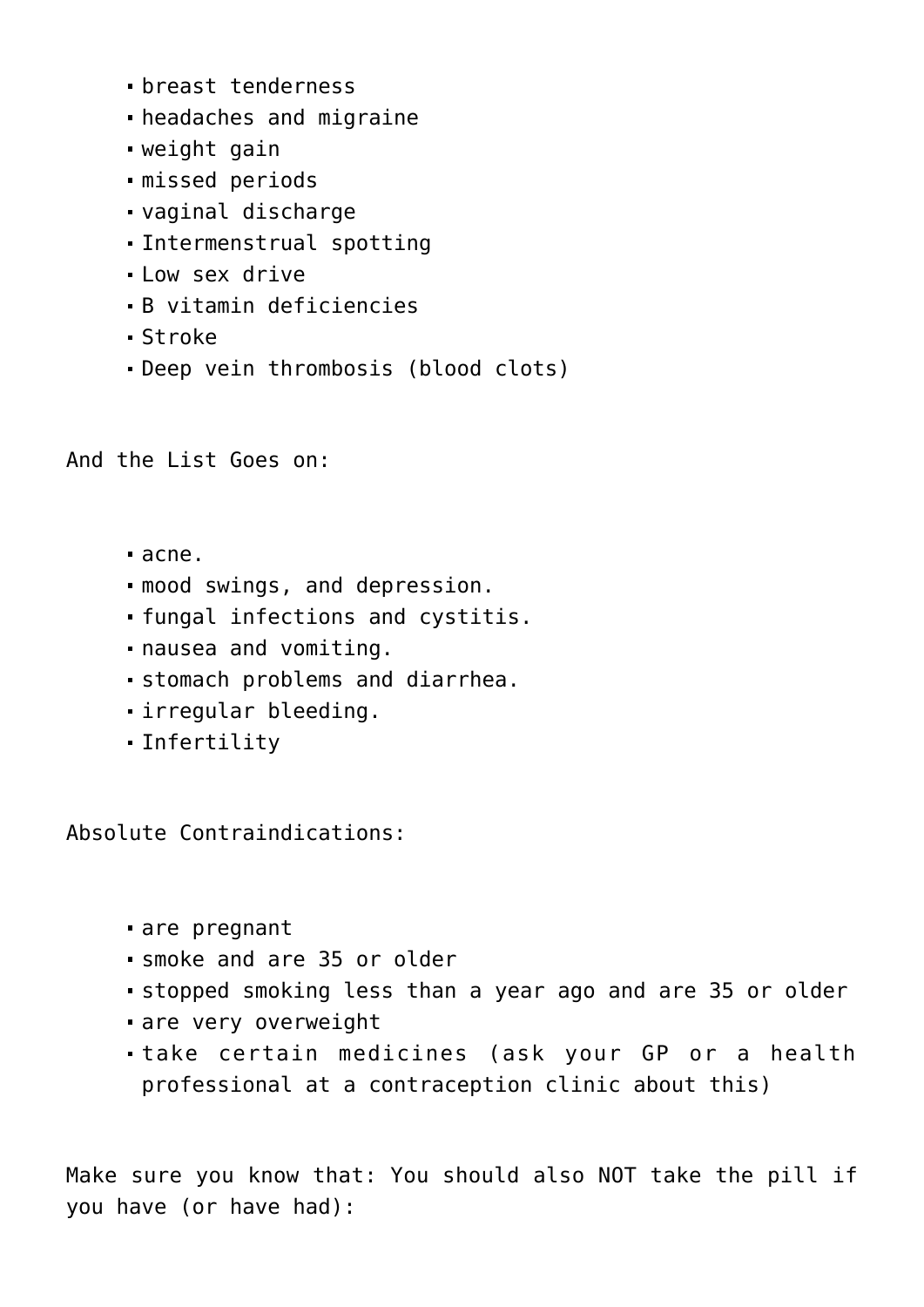- a blood clot in a vein, for example in your leg or lungs
- stroke or any other disease that narrows the arteries
- anyone in your close family having a blood clot under the age of 45
- a heart abnormality or heart disease, including high blood pressure
- severe migraines, especially with aura (warning symptoms)
- breast cancer
- disease of the gallbladder or liver
- diabetes with complications or diabetes for the past 20 years

While I can justify taking the birth control pill or applying a hormonal patch, ring or implant for contraceptive purposes, I cannot justify the risks of taking the pill to "regulate my period." But the literature states the following:

*"OCP's can be used to address other health conditions particularly menstrual related disorders such as menstrual pain, irregular menstruation, fibroids, endometriosis-related pain and menstrual- related migraines. Use of combined pills for acne has been formally approved by the FDA for specific brands. The majority of women take OCP's to prevent pregnancy, but 14% used them for non-contraceptive reasons.'*

*[Oral Contraceptive Pills](https://www.ncbi.nlm.nih.gov/books/NBK430882/)*

It is hard to blame the healthcare providers when the whole teaching about contraceptives and all other stuff is based on the interests of the pharmacological industry and on what kind of pill to prescribe.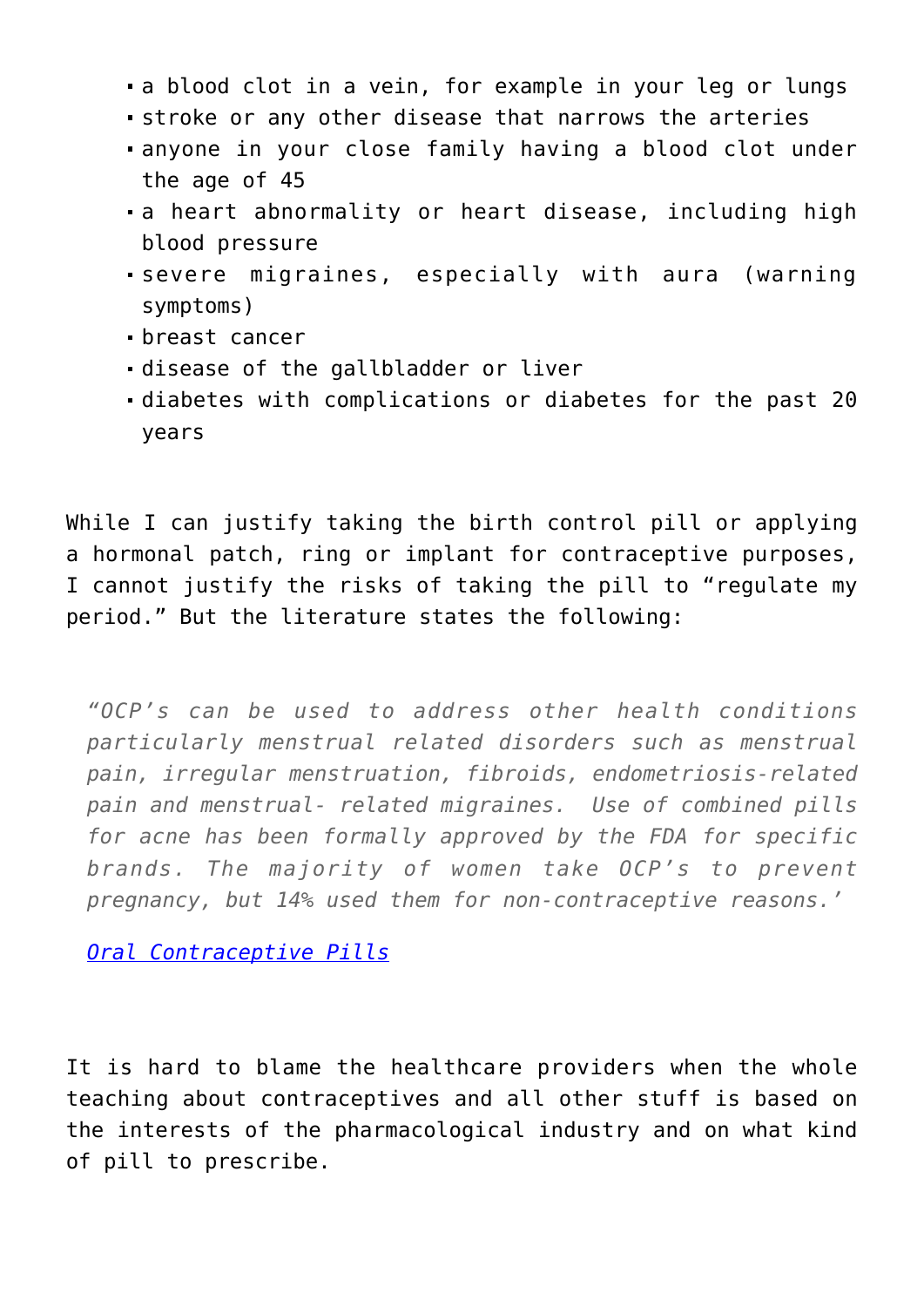Unfortunately, the prescription of the pill is misused and written very often within a rushed 10-minute appointment at the gynecologist's office or at the Family Care Practice. Partially, it is our faulty insurance system to blame for cutting the reimbursement, not covering in-depth visit that takes more than 10 minutes to discover the underlying causes of the symptoms such as irregular, heavy, or painful periods. I cannot underline enough that most doctors/NPs/PAs do mean well, but with the insurance watching every step of the way and telling us, healthcare practitioners, how to practice, what to prescribe (otherwise, it will not be covered), and how much time to spend with our patients does not help to deliver the best care and knowledge within a 10-15-minute appointment.

A lot of times the side effects are not discussed due to the limited time spent with the patient and in the best-case scenario, a leaflet with the side effects is given for the patient to read later. Many women are still unaware that the pill (patch, implant or Nuvaring) can have detrimental side effects on their health and when they do develop the side effects it is hard to connect the dots that it may be the hormonal birth control causing these side effects. So, here we go again – back to the prescribing physician to treat side effects when the root cause is not addressed.

- *Feeling depressed?* Here is an anti-depressant for you to feel better!
- *Constipated?* Here is Miralax with some petroleum to push that through!
- *Bloating, constipation or diarrhea (or both)?* We will call it IBS (Irritable Bowel Syndrome) – a medical wastebasket of multiple syndromes we treat with pharma drugs – and will prescribe some anti-depressant for that too. Well, we do admit that it could be stress causing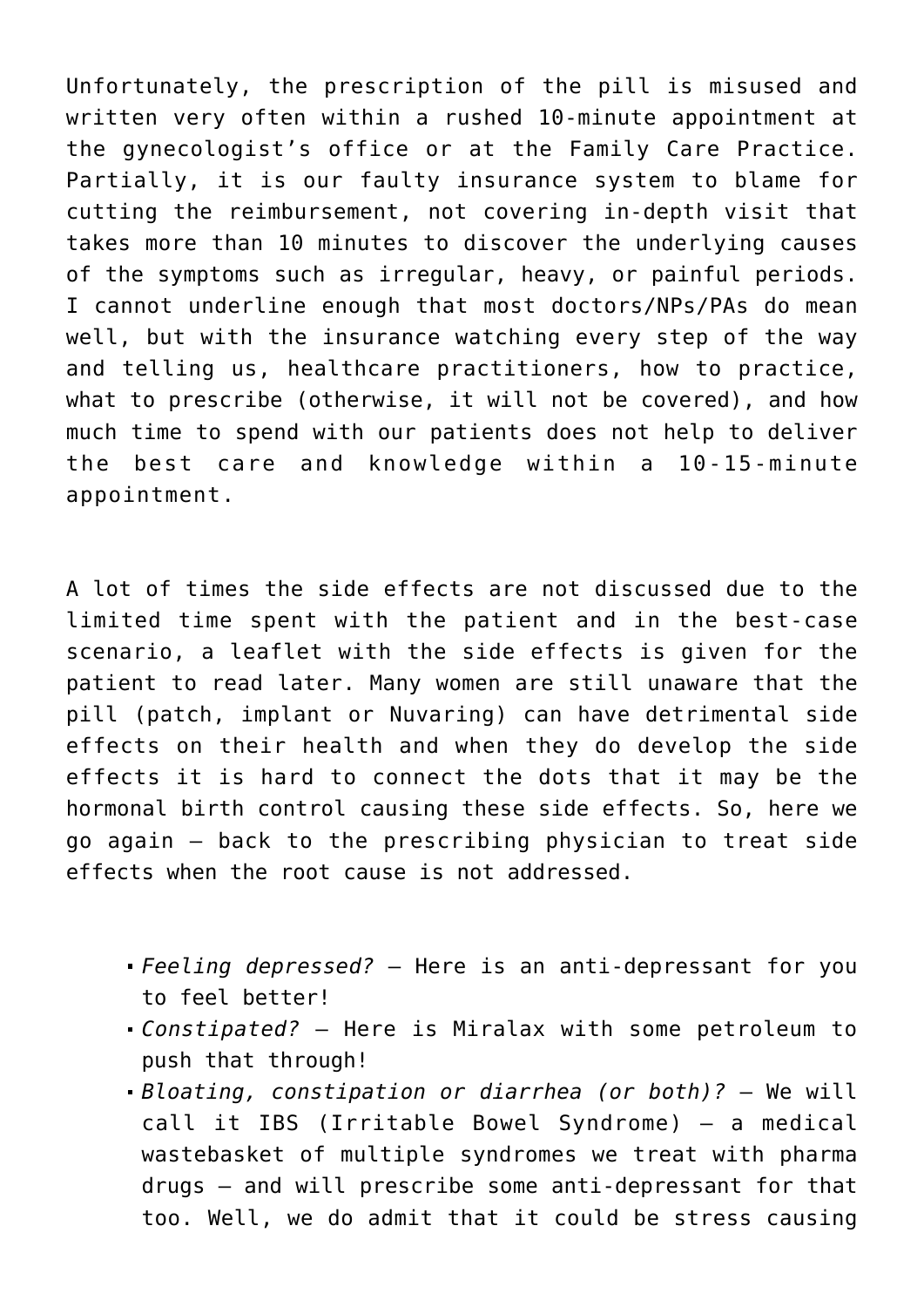those symptoms, so let's treat stress and make you feel numb and buzzed so you would stop feeling stressed.

- *Weight gain?* Let's start phentermine, or even better: Stop eating – COMPLETELY! And START Exercising 24/7, after all, you are gaining weight because you want to and even lazy! I heard it from a few patients who have seen a few practitioners before they came to see me.
- *Breast tenderness?* Well, I am not sure what prescription exists for that. All I know, it can be so painful and miserable that you would not wish it upon your enemy. All the fun things some of us were or are fortunate to experience!

And the list goes on…

I see a big gap in education and informed consent when I see girls who would like to get on the birth control pill to make their periods more regular, less heavy, and less painful!

The Mechanism of Action

*"For the combined oral contraceptives and progestin-only methods, the main mechanism of action are the inhibition of follicular development, ovulation, and as a consequence, corpus luteum formation. Further, it is also involved in the alteration of the cervical mucus that inhibit sperm penetration."*

*[The mechanism of action of hormonal contraceptives and](https://www.ncbi.nlm.nih.gov/pubmed/10561657) [intrauterine contraceptive devices.](https://www.ncbi.nlm.nih.gov/pubmed/10561657)*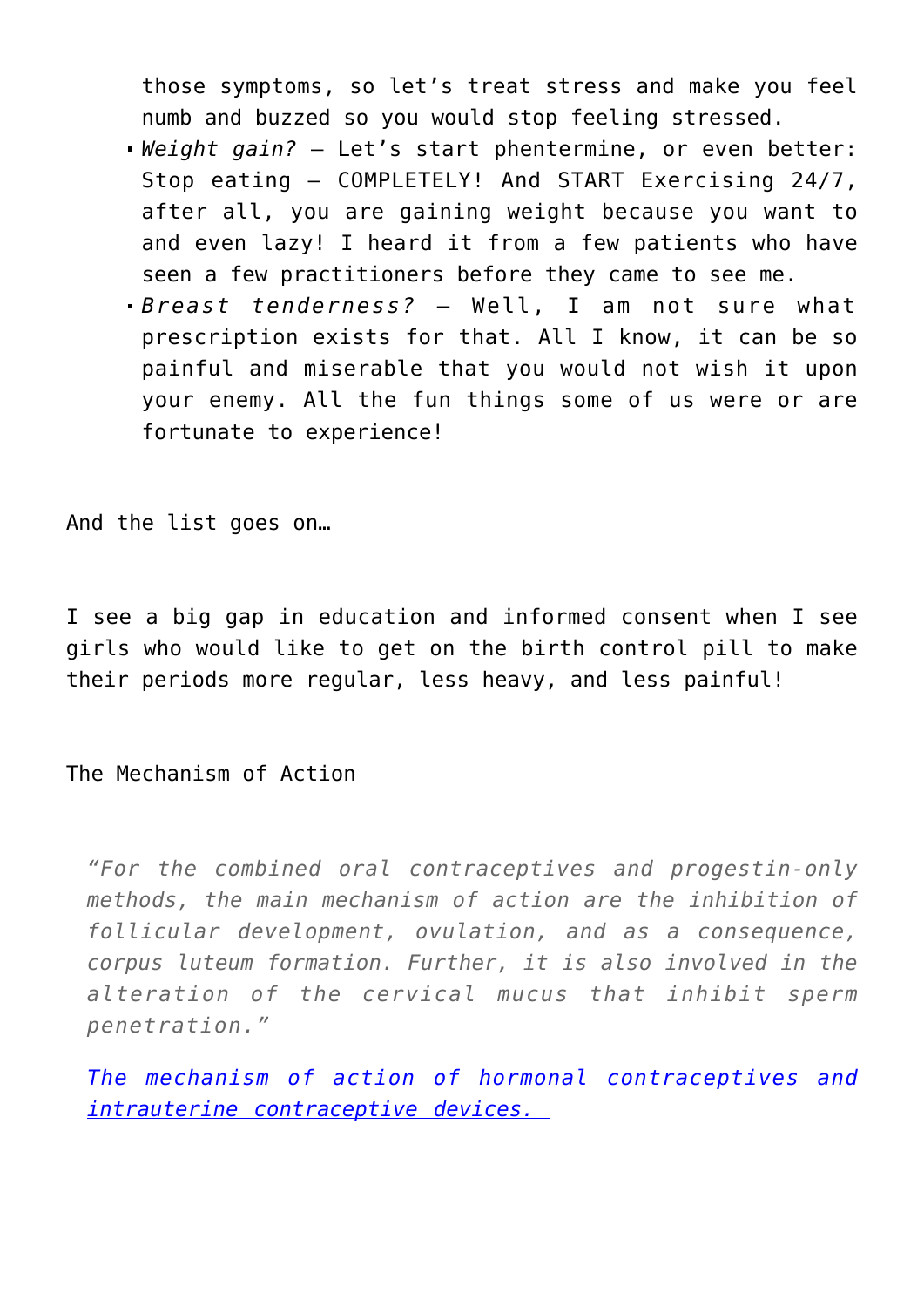Most women who come to see me tell me that the Pill "regulated the heavy, crampy, unbearably irregular periods" and now they have "regular" periods. I hear it from the girls in their 20s and the women in their 30s and 40s. Some women are very afraid to get off the Pill due to the above-mentioned inconveniences of the irregular, heavy, and extremely painful menses… and rightfully so, because the very symptoms that were suppressed for the last 5-10-20 years will come back with a vengeance.

The oral contraceptive pills, as well as any other synthetic means of contraception – patches, rings, progestin-only pills – DO NOT regulate the periods. These contraceptive methods SHUT DOWN the ovaries and stop the brain from talking to the ovaries, thus, preventing the production of most estrogen and progesterone by the ovaries, which prevents ovulation and possible pregnancy. The period that a girl/woman gets is not a period per se, but a withdrawal bleeding that helps to shed the endometrial (inner) uterine lining to prevent the overgrowth.

Unfortunately, taking the contraceptive pill does not solve any underlying issues that are causing the above-mentioned hormonal dysregulation and crampy, heavy, unbearable menses.

So, what are the possible underlying causes of hormonal imbalance?

- 1. Impaired gut function (including constipation, diarrhea).
- 2. Digestive symptoms (bloating, gas, increased burping).
- 3. Impaired Liver detoxification
- 4. Stress and imbalance in HPAG-axis (Hypothalamic-Pituitary-Adrenal-Gonadal Axis)